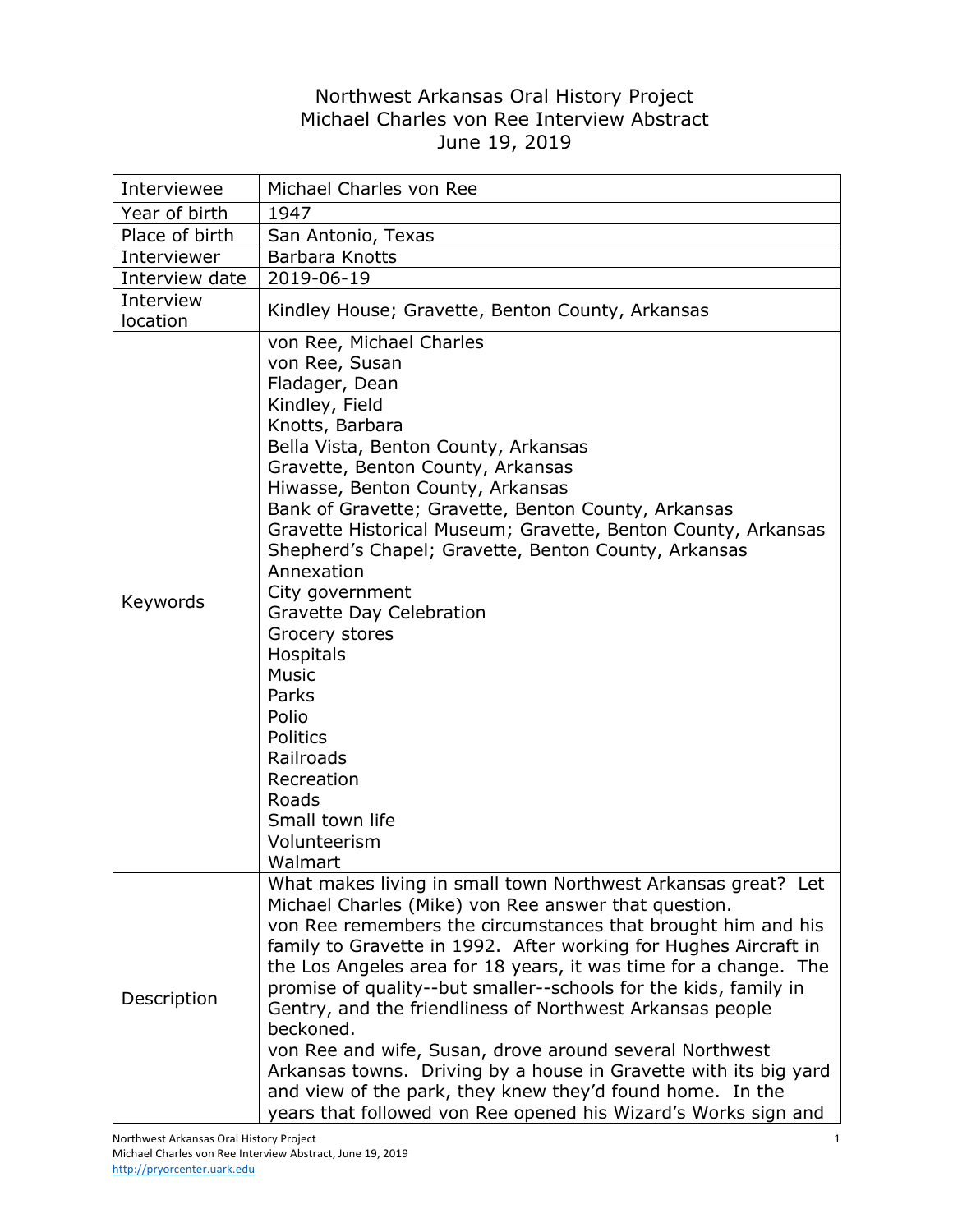|                    | plaque business while he and Susan raised their family. von Ree            |
|--------------------|----------------------------------------------------------------------------|
|                    | recalls a life where family ate produce from their own garden or           |
|                    | visited the local farmer's market. They shopped at the local               |
|                    | supermarkets, needing only occasionally to go to Bentonville's             |
|                    | Walmart stores. Local medical was available as he lived with the           |
|                    | aftermath of childhood polio. And there was still plenty of time           |
|                    | to enjoy reading, cooking, his country music collection and visit          |
|                    | the eagles on Spaninaw Creek. All these factors remain today as            |
|                    | he and Susan enjoy their six children, seven grandchildren, and            |
|                    | two great-grandchildren.                                                   |
|                    | For von Ree, living in a small town meant being active in the              |
|                    | community, both its politics and civic events. He's served                 |
|                    | several terms on the City Council and Planning Commission.                 |
|                    | Today von Ree is Gravette's City Clerk/Treasurer and City                  |
|                    | Planner. His stories provide the details of the annexation                 |
|                    |                                                                            |
|                    | activities with Hiwasse and Gravette and the changing duties of            |
|                    | both positions in a growing Gravette.                                      |
|                    | Long active in civic events, von Ree's stories tell of Gravette            |
|                    | Days, the 4 <sup>th</sup> of July, and Christmas Parade. He's never missed |
|                    | a Gravette Day, having coordinated the celebration for six years.          |
|                    | That included the year that, to the delight of local teens, he let         |
|                    | the band play until midnight. For several years, von Ree and               |
|                    | others made sure the community had fireworks: more than once               |
|                    | they took a truck to get them. At the end of the Christmas                 |
|                    | Parade it was not unusual for residents to find him handing out            |
|                    | hot dogs.                                                                  |
|                    | von Ree's interest in the Gravette Historical Museum began                 |
|                    | when he became a charter member and later worked to get                    |
|                    | grants and donations to help expand and include Kindley House.             |
|                    | He remains an active member today.                                         |
|                    | When asked how Gravette has changed, von Ree says he sees                  |
|                    | more people and businesses, but the town itself has retained               |
|                    | much of its small hometown feel. Today residents enjoy a safer             |
|                    | community thanks to the railroad overpass, continued good                  |
|                    | medical facilities, new playground equipment, a splash pool, and           |
|                    | expanding school sports facilities.                                        |
|                    | von Ree helped create the logo and stationery for Gravette as              |
|                    | "Heart of Hometown America." For him that sums it up                       |
|                    | perfectly.                                                                 |
| Duration           | 64 minutes                                                                 |
| <b>Audio File</b>  | MP3                                                                        |
| Format             |                                                                            |
| Images             | Yes                                                                        |
| Producer           | Northwest Arkansas Oral History Project                                    |
|                    | Pryor Center for Arkansas Oral and Visual History, University of           |
| Copyright          | Arkansas                                                                   |
| <b>Website URL</b> | http://pryorcenter.uark.edu                                                |
| Questions or       |                                                                            |
| Comments           | https://nwaoralhistory.org                                                 |